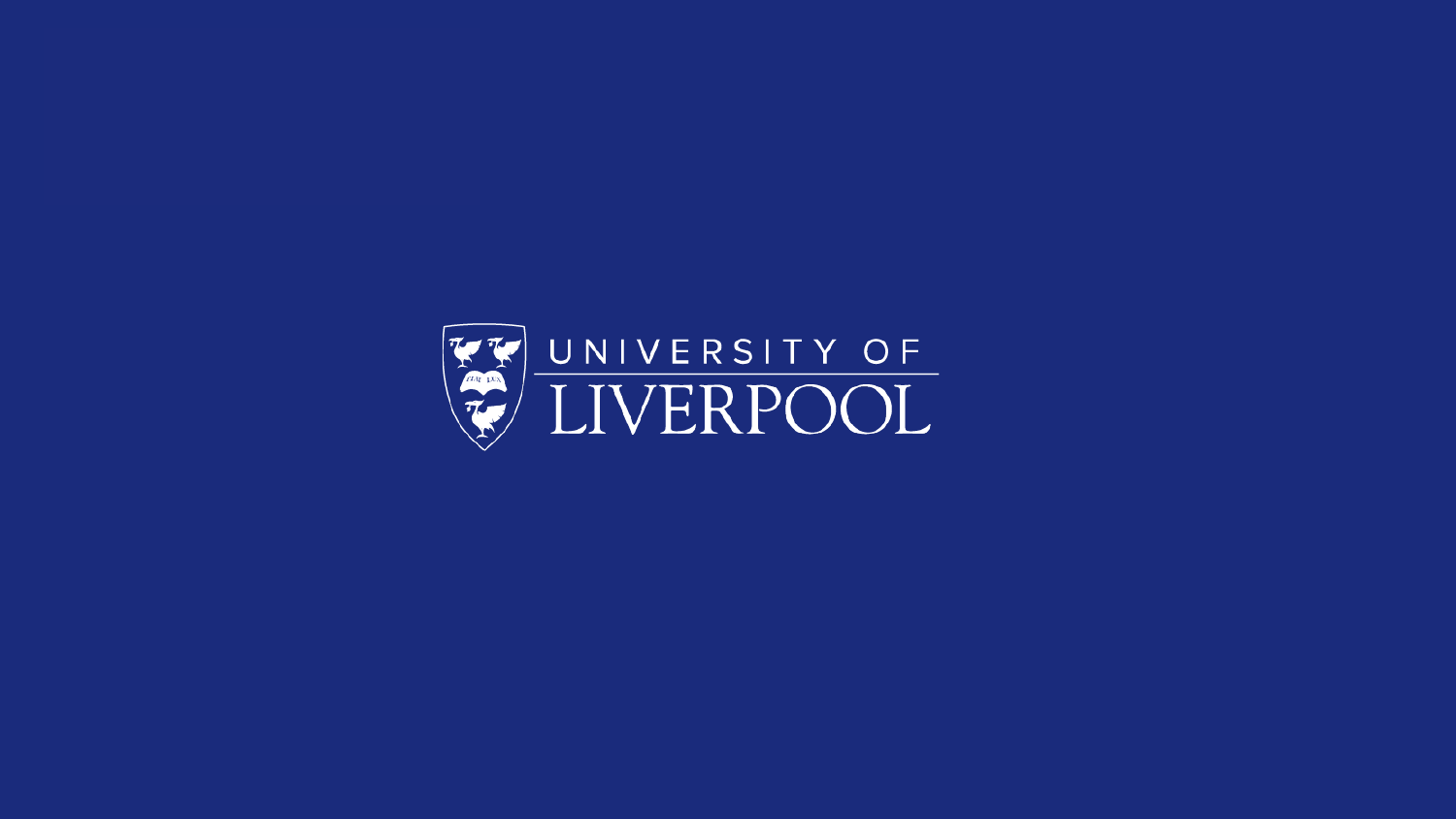

#### Institutional perspectives on the strategic value of the REF and impact case studies

Professor Anthony Hollander

Pro-Vice-Chancellor for Research & Impact, University of Liverpool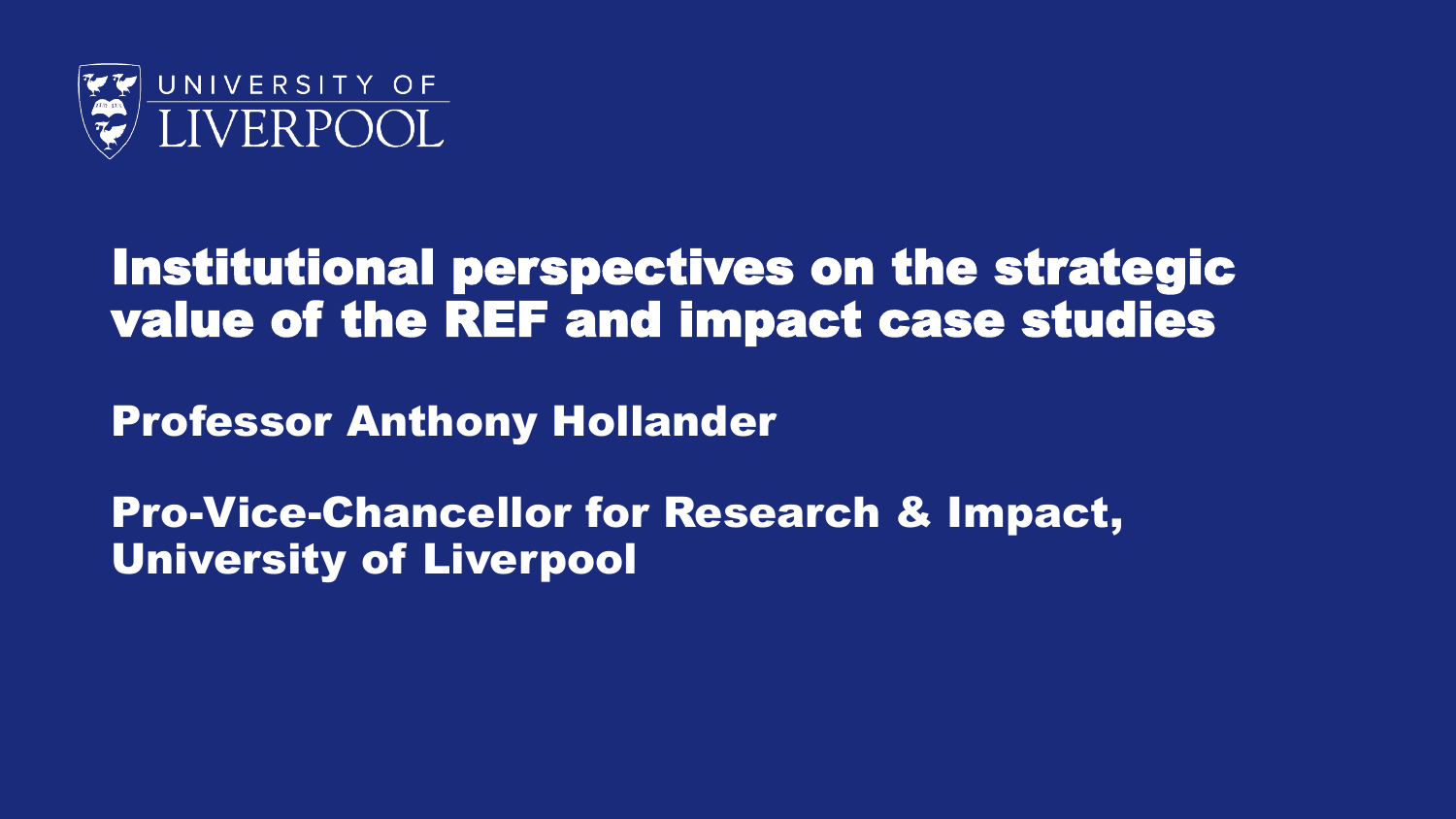

# REF Strategic Imperatives

- Beyond the basic allocation of QR Funding
- Showcasing our work to a wider audience
- Identifying areas of strength and nurturing emerging excellence
- Raising the bar for research and impact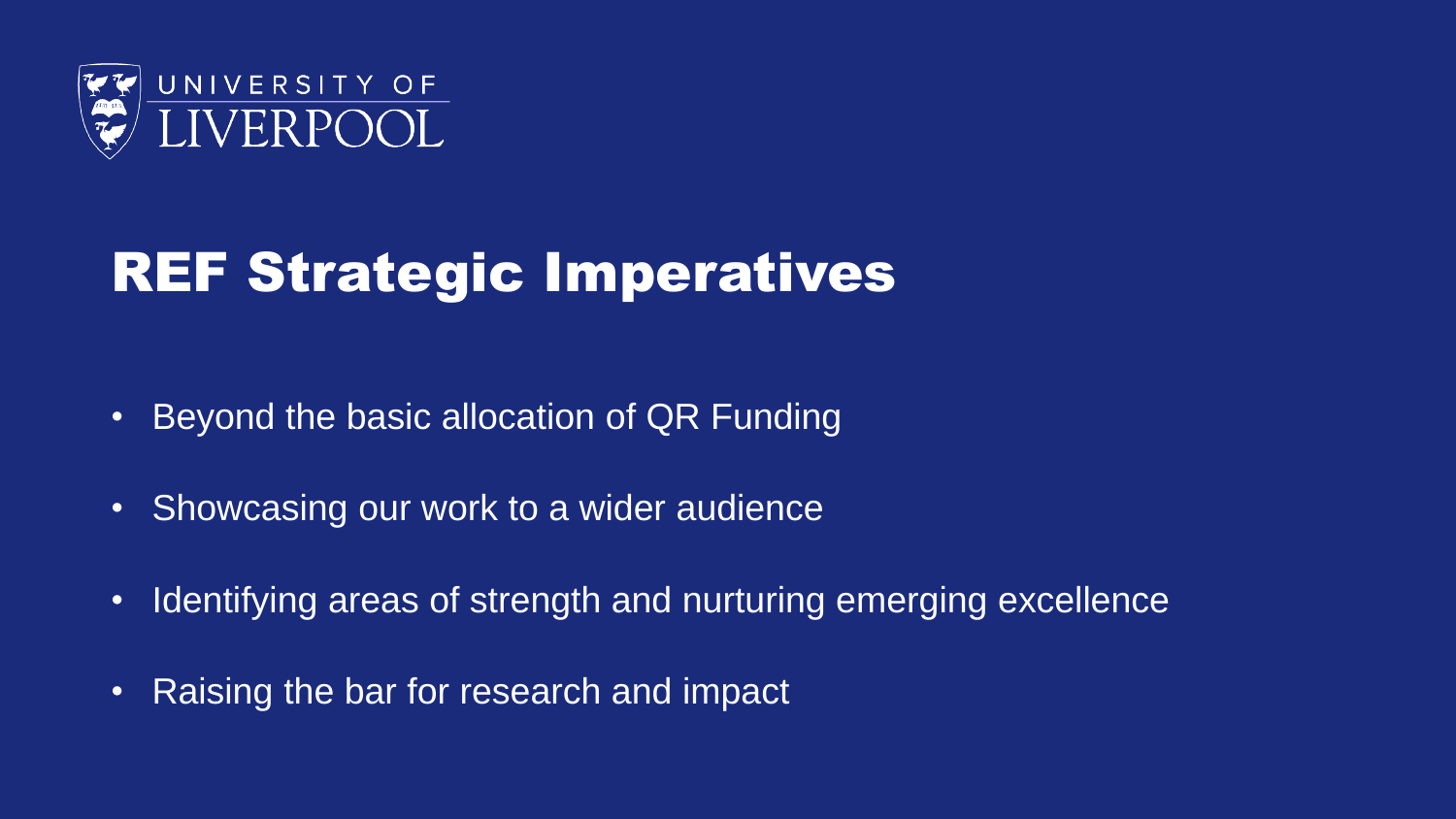

#### **Liverpool research ranked in UK top** 10



The University of Liverpool's research power has been ranked 20<sup>th</sup> in the UK's Research Excellence Framework (REF), with seven subjects in the top 10.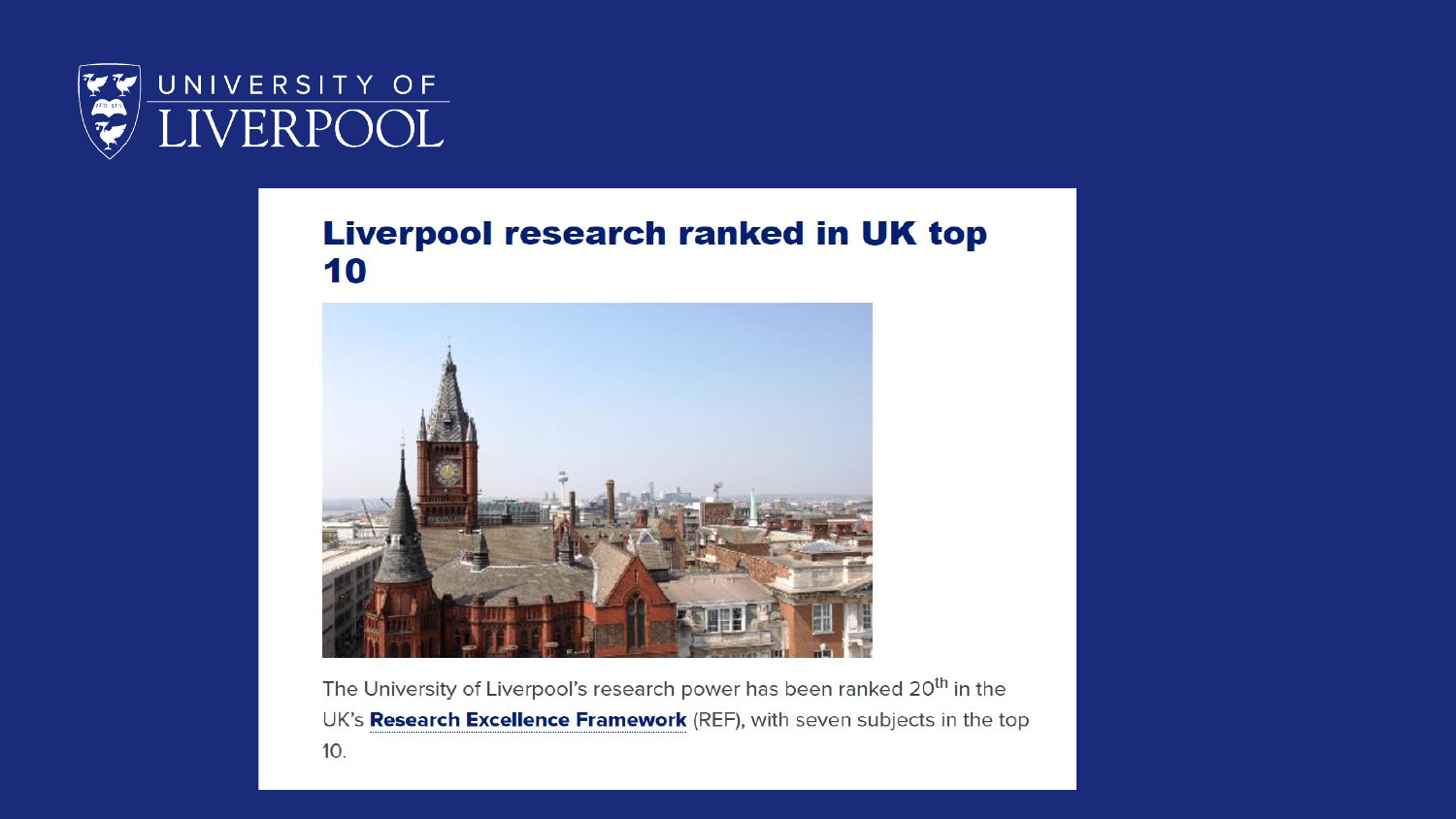

# Catalyst for Change

- Driving the research agenda and ensuring advancement of fairness and openness in research
- Demonstrating the value of our research could do more
- Broadening individual and team horizons mutual benefits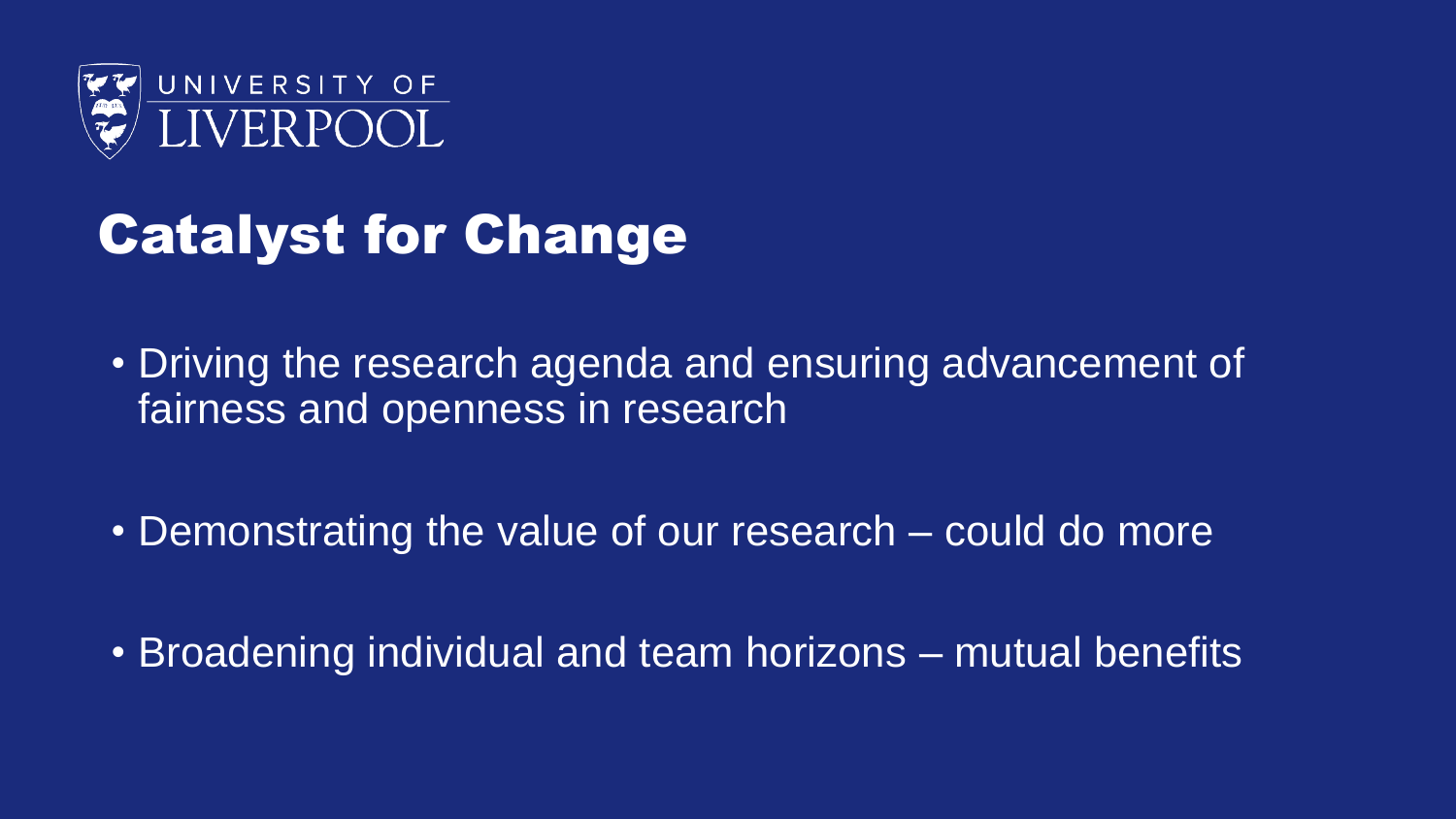

# REF 2021 UoL Approach

- Focussed support, systems and training
- An Impact Task Force high level interest at early stage
- 103 Impact Case studies submitted
- Bespoke approaches
- True collaborative working PS and Academics
	- e.g. Panel reviews shared voices / shared input / shared **responsibility**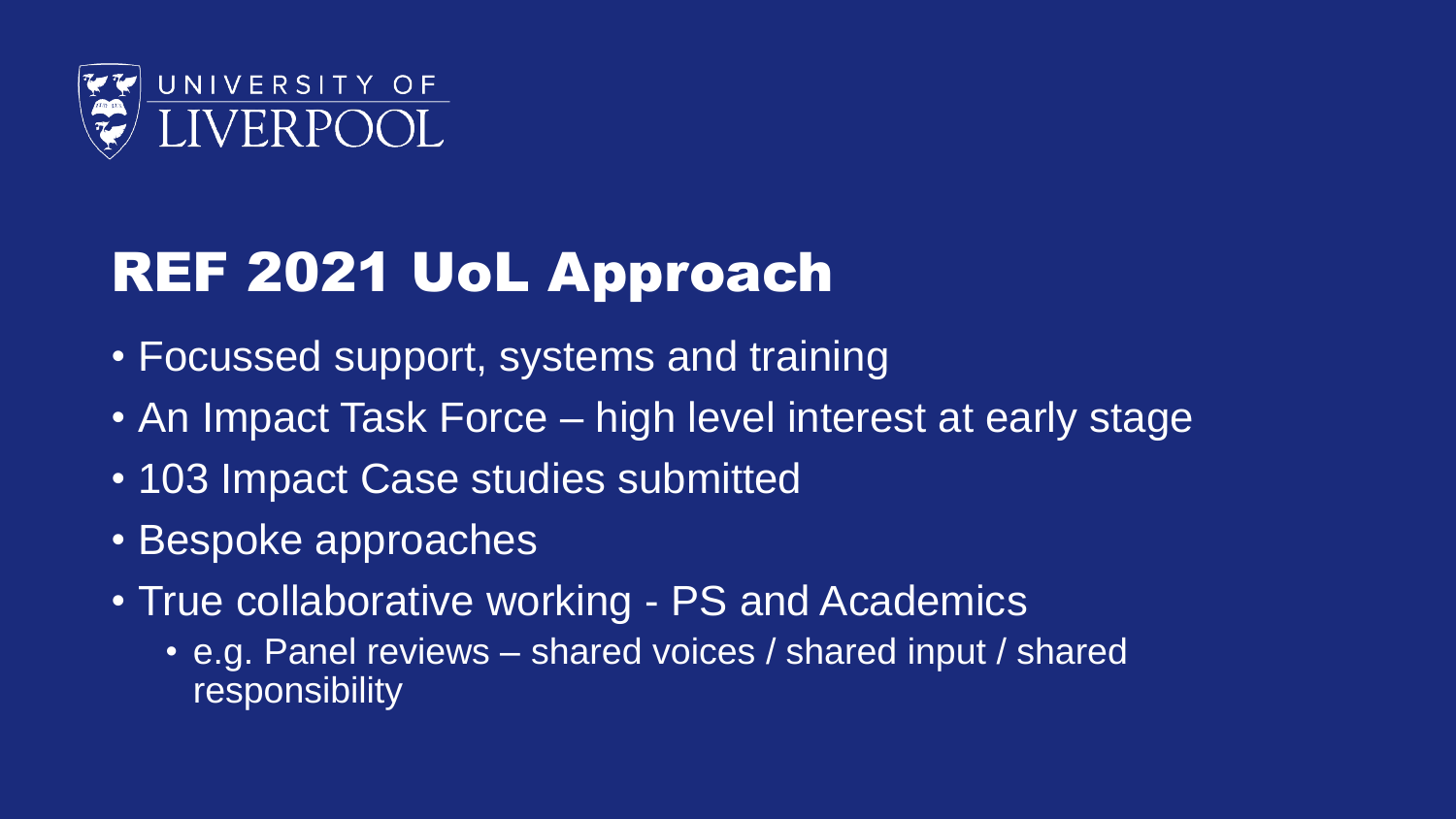

# Engaging with the REF process

- Strategic gains a focus on our strengths both internally and externally
- Robust internal processes and systems
- Unified approach
- Embracing change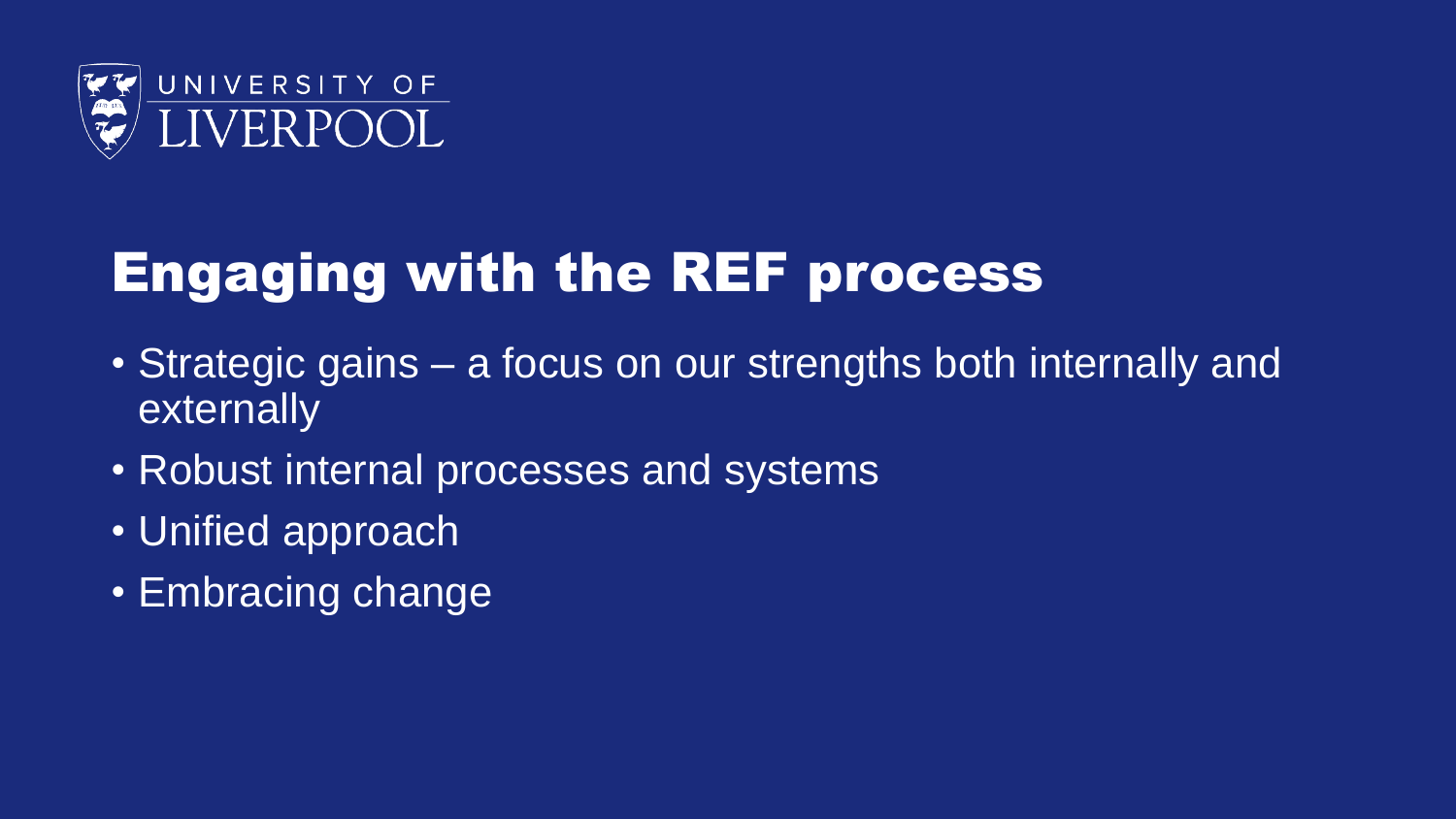

#### Impact success

- REF process confirmation and celebration
- Has confirmed known and revealed lesser-known projects with significant impact

#### • Impact on local and global scale

- Advances in medicine rotavirus, Japanese Encephalitis
- Influencing policy and practice children's rights, health inequalities, heritage and preservation
- Developing new processes and materials products, business leadership, manufacturing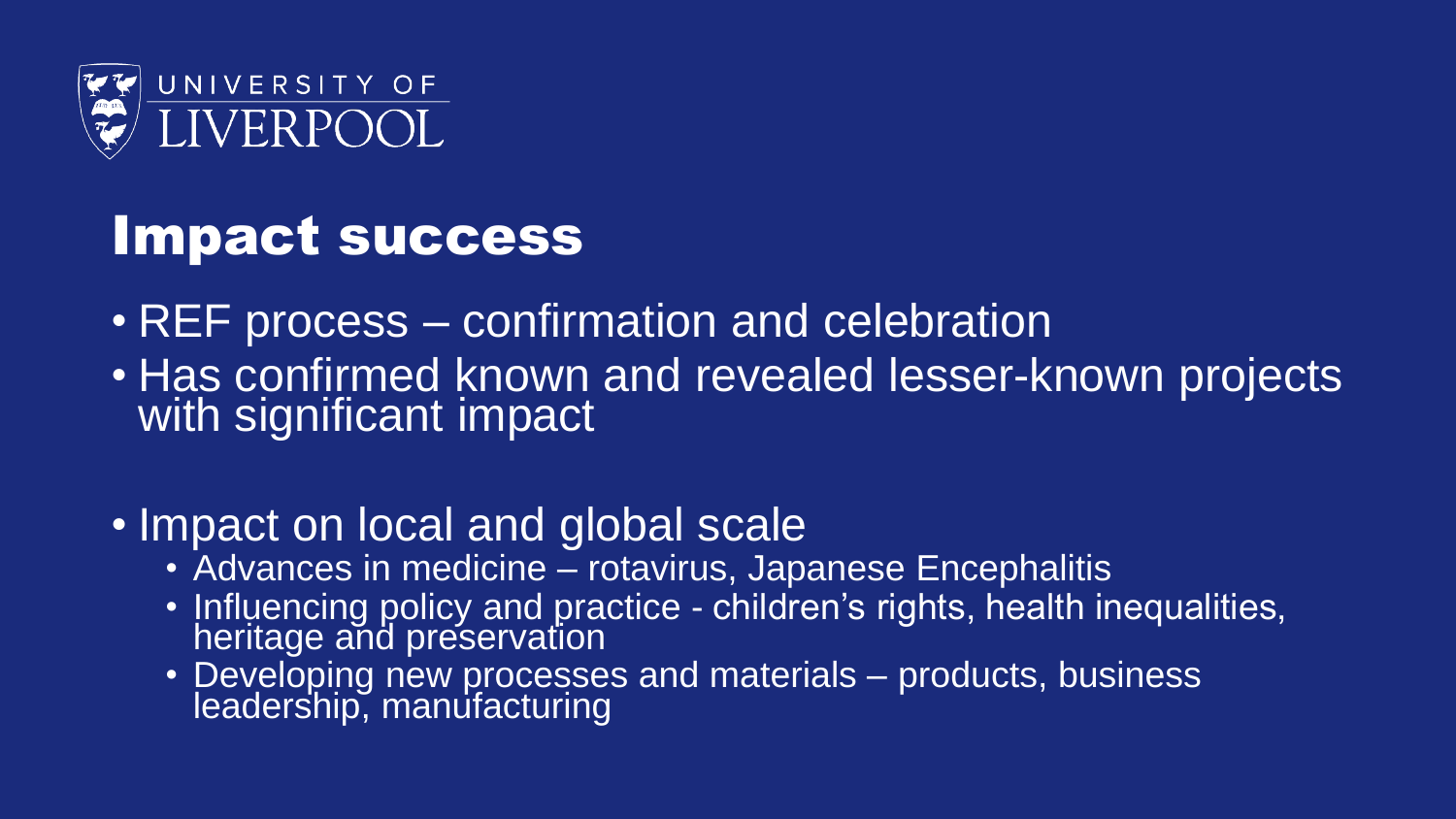UNIVERSITY OF

LIVERPOOL

Chemistry Impact Case Study: High Throughput Polymer Discovery through the Centre for Materials **Discovery** 

- Increased productivity & sales
- New collaborative strategies being adopted globally
- A result of Liverpool Chemistry Unilever collaboration • Collaboration strengthened through Materials Innovation Factory (pictured).

 $"$ 

#### Materials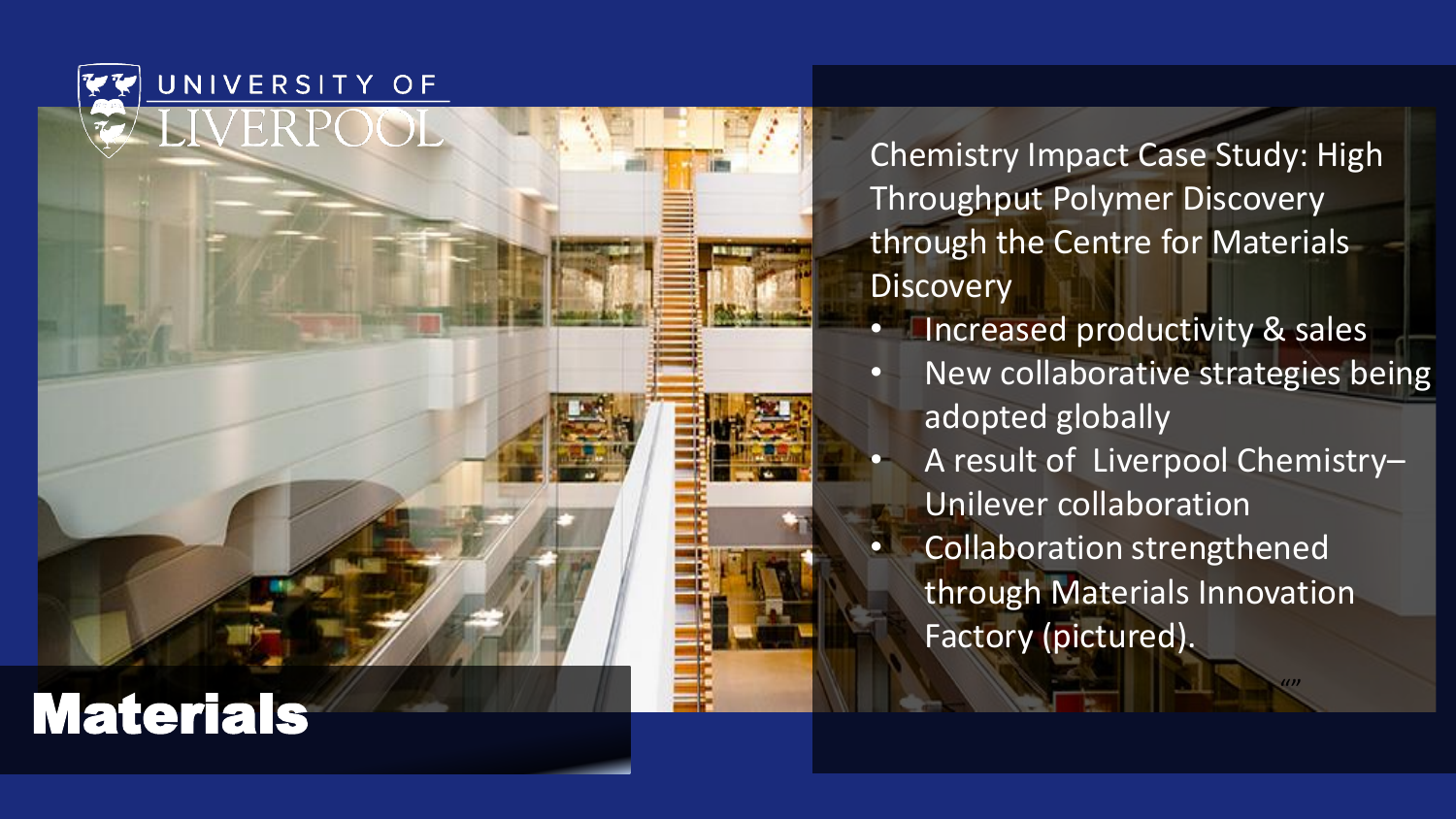

### REF Outcomes

Allow application of strategic weight – Research Themes

REF cycle reflects our focus and strategic intent

Internal and external showcasing

Provides a framework for resource and future activity